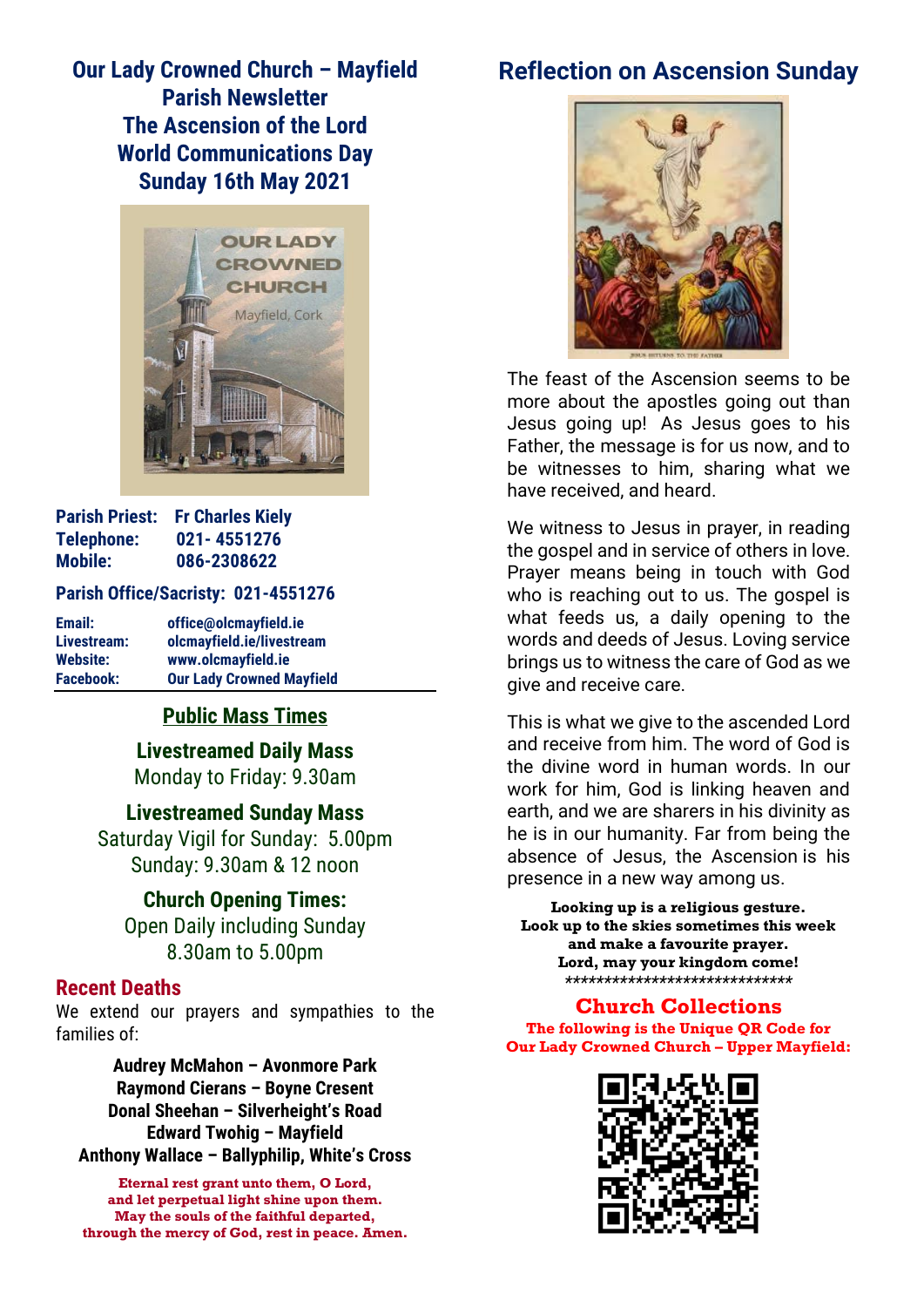## **WELCOME BACK TO PUBLIC MASS**

It's been 24 weeks since Christmas Day and this week we have returned to Public Mass for the first time. Here at Our Lady Crowned Church we are delighted to welcome all our parishioners as they return to their much loved church for daily and Sunday Mass. We realise that it has been a tough year for most of you. The most difficult thing during the restrictions was the sense of connection with one another. At least now we can once again pray together. The most important agenda now for all of us is that we continue to and to stay safe and that we never again will have to endure lockdowns as we experienced in the past 13 months. As your Parish Priest I hope we return to normal living again and for me personally to get to meet you all again.

With every good wish,

## Fr Charlie Kiely

#### **Thank You**

To Fr Ben Hegarty OP and Fr Joe Kavanagh OP of Ennismore for their help during weekday Masses.

#### **BAPTISMS**

We are now taking bookings for the Sacrament of Baptisms. Bookings can be made by contacting the Parish Office Monday to Friday on **021-4551276** or by email: **office@olcmayfield.ie**

Please note Baptisms are limited to immediate family members present to include parents, siblings, sponsors and grandparents. We need to emphasise that caution is needed in relation to gatherings that might take place around baptisms as well.

#### **Funerals**

From last Monday the 10th May up to 50 mourners may attend a Funeral Mass while any related events, either before or after, should not take place.

Please note that there is an increased risk of transmission of the virus where families and communities come together at the time of the death of a loved one. Therefore, numbers at a Funeral Mass are capped at 50 regardless of the size of church. Funerals are considered private family events and arrangements should not be advertised in newspapers or on-line. Funeral services will continue to be live streamed to help reduce numbers attending.

#### **Weddings**

From 10th May up to 50 people can attend the celebration of the Sacrament of Marriage in a church.

#### **First Holy Communion and Confirmation**

Unfortunately it's not possible to make arrangements for the celebration of First Holy Communion and Confirmation. In order to avoid disappointment no dates can be proposed at this time.

#### **Shrine to St Joseph**

Every Friday here in Our Lady Crowned Church the notes that you place at our new shrine dedicated to St Joseph and the Sleeping St Joseph will be included in our 9.30am Mass. Come and visit our new shrine in this special Year of St Joseph. St Joseph Prayer Cards now available at the shrine in our church.

#### **Mass Cards**

Selection of Mass Cards available from the Parish Office: Sympathy Cards, Anniversary Cards & Mass Bouquet Cards.



#### **If you wish to help please contact St Vincent de Paul Office Tuckey Street, Cork. Telephone 021-4270444**

#### **Ministers of the Word and Eucharist.**

Now that we have returned to Public Masses, we welcome back our team of Minsters of the Word and Eucharist. We would greatly appreciate if you can contact the Parish Office so that we can arrange our timetables for the coming weeks.

#### **New Ministers of the Word and Eucharist.**

We would like to expand our teams in the coming weeks and we invite our regular worshippers to accept our invitation to each of you in considering these important ministries. Please contact the Parish Office with your name and details. Training will be provided.

**As we return to Public Mass this week for the first time since Christmas Day – we ask you to sanitise as you enter and exit the church, maintain social distancing and wear your mask. Please do not congregate in the church. At Holy Communion Time – please again observe social distancing and follow the signs in the church. Thank You.**